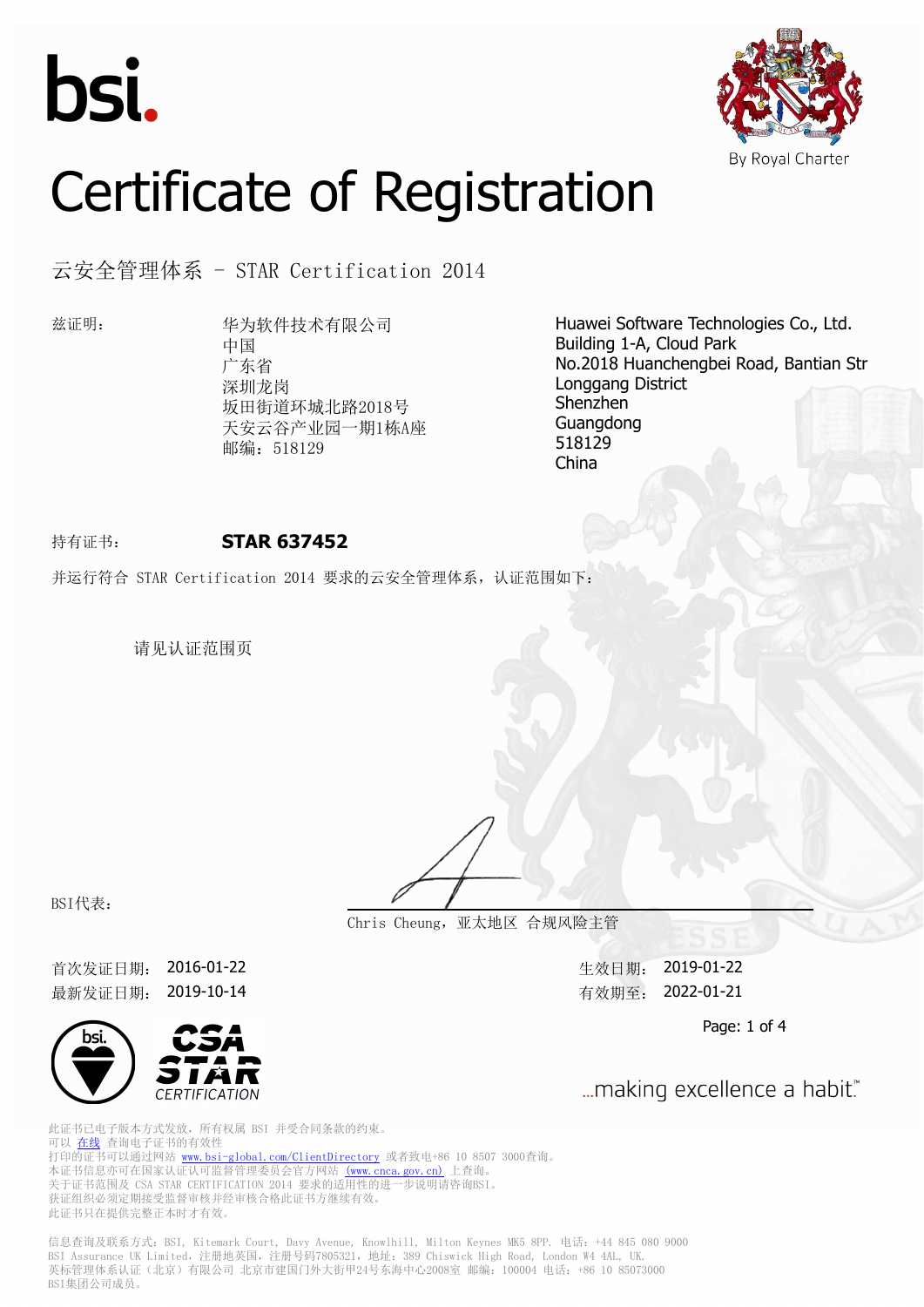## Registered Scope:

云安全管理覆盖以下范围:

提供华为终端云服务的设计、研发、运营和运维服务,包括华为云空间、华为移动服务(含华为帐号、推送 服务)、在线升级、华为主题、应用市场、运动健康、华为视频、华为音乐、精品推荐、华为钱包、天际 通、华为浏览器、智能助手、智慧视觉、智慧语音助手、华为智慧能力、智慧输入法、游戏中心、华为阅 读。其中运营范围不包括在线升级、运动健康和华为智慧能力。运营和运维服务区域仅限于中国国内(不包 括港澳台地区)。

这与ISO27001:2013证书IS 637452相一致。

注册地址:南京市雨花台区软件大道101号

The management of cloud security in the following areas:

The provision of design, research and development, operation and maintenance services of Huawei Mobile Services, including HUAWEI MOBILE CLOUD, HMS CORE(include HUAWEI ID, HUAWEI PUSH), HUAWEI OTA, HUAWEI THEMES, HUAWEI APPGALLERY, HUAWEI Health, HUAWEI VIDEO, HUAWEI MUSIC, HUAWEI APPADVISOR, HUAWEI WALLET, HUAWEI SKYTONE, HUAWEI BROWSER, HUAWEI ASSISTANT, AI Lens, HiVoice, HUAWEI HiAI, HiKeyboard, HUAWEI GAMECENTER, HUAWEI READER. The scope of operation services exclude HUAWEI OTA, HUAWEI Health, HUAWEI HiAI. The operation and maintenance service areas only cover domestic areas (exclude Hong Kong, Macau and Taiwan).

In association with ISO27001:2013 certificate IS 637452.

Registration address: No.101 Ruanjian Avenue, Yuhuatai District, Nanjing

首次发证日期: 2016-01-22 <br> **The Second Automobile 2019-01-22** 最新发证日期: 2019-10-14 http://www.com/discommunity.com/discommunity.com/discommunity.com/discommunity.com/discommu

Page: 2 of 4

此证书已电子版本方式发放,所有权属 BSI 并受合同条款的约束。 可以 [在线](https://pgplus.bsigroup.com/CertificateValidation/CertificateValidator.aspx?CertificateNumber=STAR+637452&ReIssueDate=14%2f10%2f2019&Template=cn) 查询电子证书的有效性 打印的证书可以通过网站 <www.bsi-global.com/ClientDirectory>或者致电+86 10 8507 3000查询。 本证书信息亦可在国家认证认可监督管理委员会官方网站 [\(www.cnca.gov.cn\)](www.cnca.gov.cn) 上查询。 关于证书范围及 CSA STAR CERTIFICATION 2014 要求的适用性的进一步说明请咨询BSI。 获证组织必须定期接受监督审核并经审核合格此证书方继续有效。 此证书只在提供完整正本时才有效。

信息查询及联系方式:BSI, Kitemark Court, Davy Avenue, Knowlhill, Milton Keynes MK5 8PP. 电话:+44 845 080 9000 BSI Assurance UK Limited,注册地英国,注册号码7805321,地址:389 Chiswick High Road, London W4 4AL, UK. 英标管理体系认证(北京)有限公司 北京市建国门外大街甲24号东海中心2008室 邮编: 100004 电话: +86 10 85073000 BSI集团公司成员。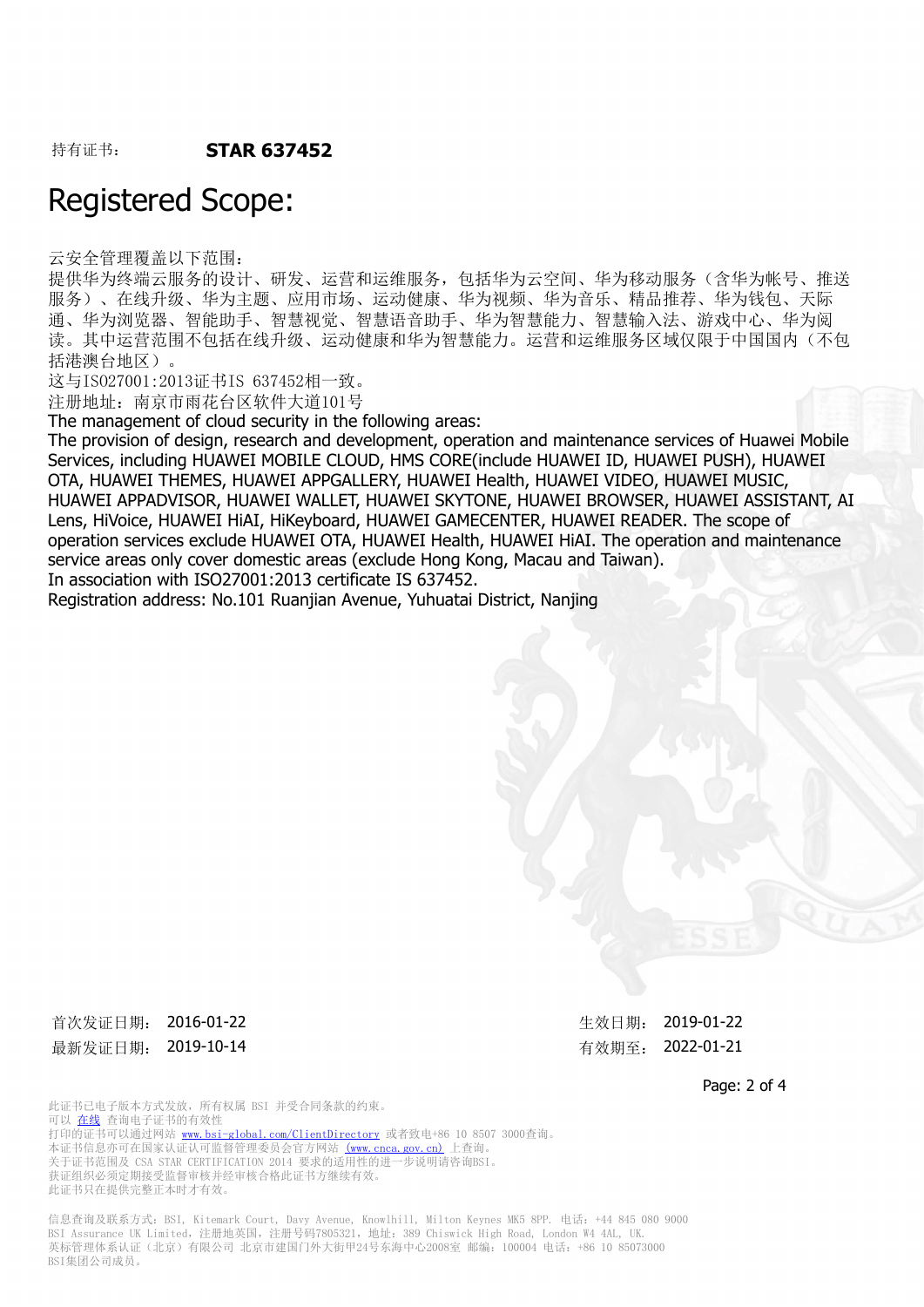#### 持有证书: **STAR 637452**

地点 地点 医心包的 医心包的 医心包的 计二进制 计正活动

| 华为软件技术有限公司<br>中国<br>广东省<br>深圳龙岗<br>坂田街道环城北路2018号<br>天安云谷产业园一期1栋A座<br>邮编: 518129 | 云安全管理覆盖以下范围:<br>提供华为终端云服务的设计、研发、运营和运维服务, 包括华<br>为云空间、华为移动服务(含华为帐号、推送服务)、在线升<br>级、华为主题、应用市场、运动健康、华为视频、华为音<br>乐、精品推荐、华为钱包、天际通、华为浏览器、智能助<br>手、智慧视觉、智慧语音助手、华为智慧能力、智慧输入<br>法、游戏中心、华为阅读。其中运营范围不包括在线升级、运<br>动健康和华为智慧能力。运营和运维服务区域仅限于中国国内 |
|---------------------------------------------------------------------------------|----------------------------------------------------------------------------------------------------------------------------------------------------------------------------------------------------------------------------------|
| Huawei Software Technologies Co., Ltd.                                          | (不包括港澳台地区)。                                                                                                                                                                                                                      |
| Building 1-A, Cloud Park                                                        | 这与IS027001:2013证书IS 637452相一致。                                                                                                                                                                                                   |
| No.2018 Huanchengbei Road, Bantian Str                                          | 注册地址: 南京市雨花台区软件大道101号                                                                                                                                                                                                            |
| Longgang District                                                               | The management of cloud security in the following areas:                                                                                                                                                                         |
| Shenzhen                                                                        | The provision of design, research and development,                                                                                                                                                                               |
| Guangdong                                                                       | operation and maintenance services of Huawei Mobile                                                                                                                                                                              |
| 518129                                                                          | Services, including HUAWEI MOBILE CLOUD, HMS<br>CORE(include HUAWEI ID, HUAWEI PUSH), HUAWEI OTA,                                                                                                                                |
| China                                                                           | HUAWEI THEMES, HUAWEI APPGALLERY, HUAWEI Health,                                                                                                                                                                                 |
|                                                                                 | HUAWEI VIDEO, HUAWEI MUSIC, HUAWEI APPADVISOR,                                                                                                                                                                                   |
|                                                                                 | HUAWEI WALLET, HUAWEI SKYTONE, HUAWEI BROWSER,                                                                                                                                                                                   |
|                                                                                 | HUAWEI ASSISTANT, AI Lens, HiVoice, HUAWEI HIAI,                                                                                                                                                                                 |
|                                                                                 | HiKeyboard, HUAWEI GAMECENTER, HUAWEI READER. The                                                                                                                                                                                |
|                                                                                 | scope of operation services exclude HUAWEI OTA, HUAWEI                                                                                                                                                                           |
|                                                                                 | Health, HUAWEI HiAI. The operation and maintenance                                                                                                                                                                               |
|                                                                                 | service areas only cover domestic areas (exclude Hong Kong,                                                                                                                                                                      |
|                                                                                 | Macau and Taiwan).                                                                                                                                                                                                               |
|                                                                                 | In association with ISO27001:2013 certificate IS 637452.                                                                                                                                                                         |
|                                                                                 | Registration address: No.101 Ruanjian Avenue, Yuhuatai                                                                                                                                                                           |
|                                                                                 | District, Nanjing                                                                                                                                                                                                                |

首次发证日期: 2016-01-22 カランス おおところ 生效日期: 2019-01-22 最新发证日期: 2019-10-14 http://www.com/discommunity.com/discommunity.com/discommunity.com/discommunity.com/discommu

Page: 3 of 4

此证书已电子版本方式发放,所有权属 BSI 并受合同条款的约束。 可以 [在线](https://pgplus.bsigroup.com/CertificateValidation/CertificateValidator.aspx?CertificateNumber=STAR+637452&ReIssueDate=14%2f10%2f2019&Template=cn) 查询电子证书的有效性 打印的证书可以通过网站 <www.bsi-global.com/ClientDirectory>或者致电+86 10 8507 3000查询。 本证书信息亦可在国家认证认可监督管理委员会官方网站 [\(www.cnca.gov.cn\)](www.cnca.gov.cn) 上查询。 关于证书范围及 CSA STAR CERTIFICATION 2014 要求的适用性的进一步说明请咨询BSI。 获证组织必须定期接受监督审核并经审核合格此证书方继续有效。 此证书只在提供完整正本时才有效。

信息查询及联系方式: BSI, Kitemark Court, Davy Avenue, Knowlhill, Milton Keynes MK5 8PP. 电话: +44 845 080 9000 BSI Assurance UK Limited, 注册地英国, 注册号码7805321, 地址: 389 Chiswick High Road, London W4 4AL, UK. 英标管理体系认证(北京)有限公司 北京市建国门外大街甲24号东海中心2008室 邮编:100004 电话:+86 10 85073000 BSI集团公司成员。